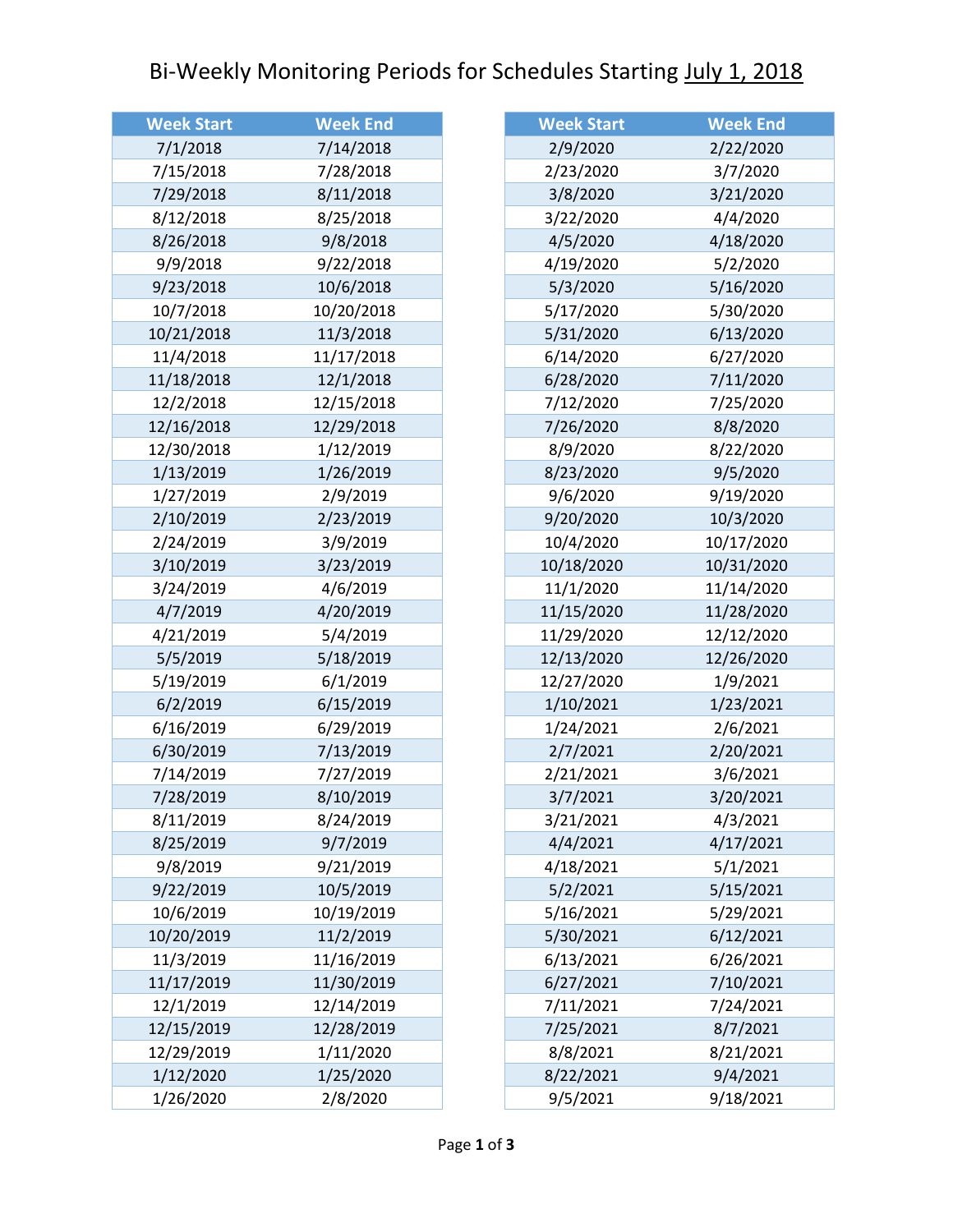## Bi-Weekly Monitoring Periods for Schedules Starting July 1, 2018

| <b>Week Start</b> | <b>Week End</b> |
|-------------------|-----------------|
| 9/19/2021         | 10/2/2021       |
| 10/3/2021         | 10/16/2021      |
| 10/17/2021        | 10/30/2021      |
| 10/31/2021        | 11/13/2021      |
| 11/14/2021        | 11/27/2021      |
| 11/28/2021        | 12/11/2021      |
| 12/12/2021        | 12/25/2021      |
| 12/26/2021        | 1/8/2022        |
| 1/9/2022          | 1/22/2022       |
| 1/23/2022         | 2/5/2022        |
| 2/6/2022          | 2/19/2022       |
| 2/20/2022         | 3/5/2022        |
| 3/6/2022          | 3/19/2022       |
| 3/20/2022         | 4/2/2022        |
| 4/3/2022          | 4/16/2022       |
| 4/17/2022         | 4/30/2022       |
| 5/1/2022          | 5/14/2022       |
| 5/15/2022         | 5/28/2022       |
| 5/29/2022         | 6/11/2022       |
| 6/12/2022         | 6/25/2022       |
| 6/26/2022         | 7/9/2022        |
| 7/10/2022         | 7/23/2022       |
| 7/24/2022         | 8/6/2022        |
| 8/7/2022          | 8/20/2022       |
| 8/21/2022         | 9/3/2022        |
| 9/4/2022          | 9/17/2022       |
| 9/18/2022         | 10/1/2022       |
| 10/2/2022         | 10/15/2022      |
| 10/16/2022        | 10/29/2022      |
| 10/30/2022        | 11/12/2022      |
| 11/13/2022        | 11/26/2022      |
| 11/27/2022        | 12/10/2022      |
| 12/11/2022        | 12/24/2022      |
| 12/25/2022        | 1/7/2023        |
| 1/8/2023          | 1/21/2023       |
| 1/22/2023         | 2/4/2023        |
| 2/5/2023          | 2/18/2023       |
| 2/19/2023         | 3/4/2023        |
| 3/5/2023          | 3/18/2023       |
| 3/19/2023         | 4/1/2023        |
| 4/2/2023          | 4/15/2023       |
| 4/16/2023         | 4/29/2023       |

| <b>Week Start</b> | <b>Week End</b> |
|-------------------|-----------------|
| 4/30/2023         | 5/13/2023       |
| 5/14/2023         | 5/27/2023       |
| 5/28/2023         | 6/10/2023       |
| 6/11/2023         | 6/24/2023       |
| 6/25/2023         | 7/8/2023        |
| 7/9/2023          | 7/22/2023       |
| 7/23/2023         | 8/5/2023        |
| 8/6/2023          | 8/19/2023       |
| 8/20/2023         | 9/2/2023        |
| 9/3/2023          | 9/16/2023       |
| 9/17/2023         | 9/30/2023       |
| 10/1/2023         | 10/14/2023      |
| 10/15/2023        | 10/28/2023      |
| 10/29/2023        | 11/11/2023      |
| 11/12/2023        | 11/25/2023      |
| 11/26/2023        | 12/9/2023       |
| 12/10/2023        | 12/23/2023      |
| 12/24/2023        | 1/6/2024        |
| 1/7/2024          | 1/20/2024       |
| 1/21/2024         | 2/3/2024        |
| 2/4/2024          | 2/17/2024       |
| 2/18/2024         | 3/2/2024        |
| 3/3/2024          | 3/16/2024       |
| 3/17/2024         | 3/30/2024       |
| 3/31/2024         | 4/13/2024       |
| 4/14/2024         | 4/27/2024       |
| 4/28/2024         | 5/11/2024       |
| 5/12/2024         | 5/25/2024       |
| 5/26/2024         | 6/8/2024        |
| 6/9/2024          | 6/22/2024       |
| 6/23/2024         | 7/6/2024        |
| 7/7/2024          | 7/20/2024       |
| 7/21/2024         | 8/3/2024        |
| 8/4/2024          | 8/17/2024       |
| 8/18/2024         | 8/31/2024       |
| 9/1/2024          | 9/14/2024       |
| 9/15/2024         | 9/28/2024       |
| 9/29/2024         | 10/12/2024      |
| 10/13/2024        | 10/26/2024      |
| 10/27/2024        | 11/9/2024       |
| 11/10/2024        | 11/23/2024      |
| 11/24/2024        | 12/7/2024       |